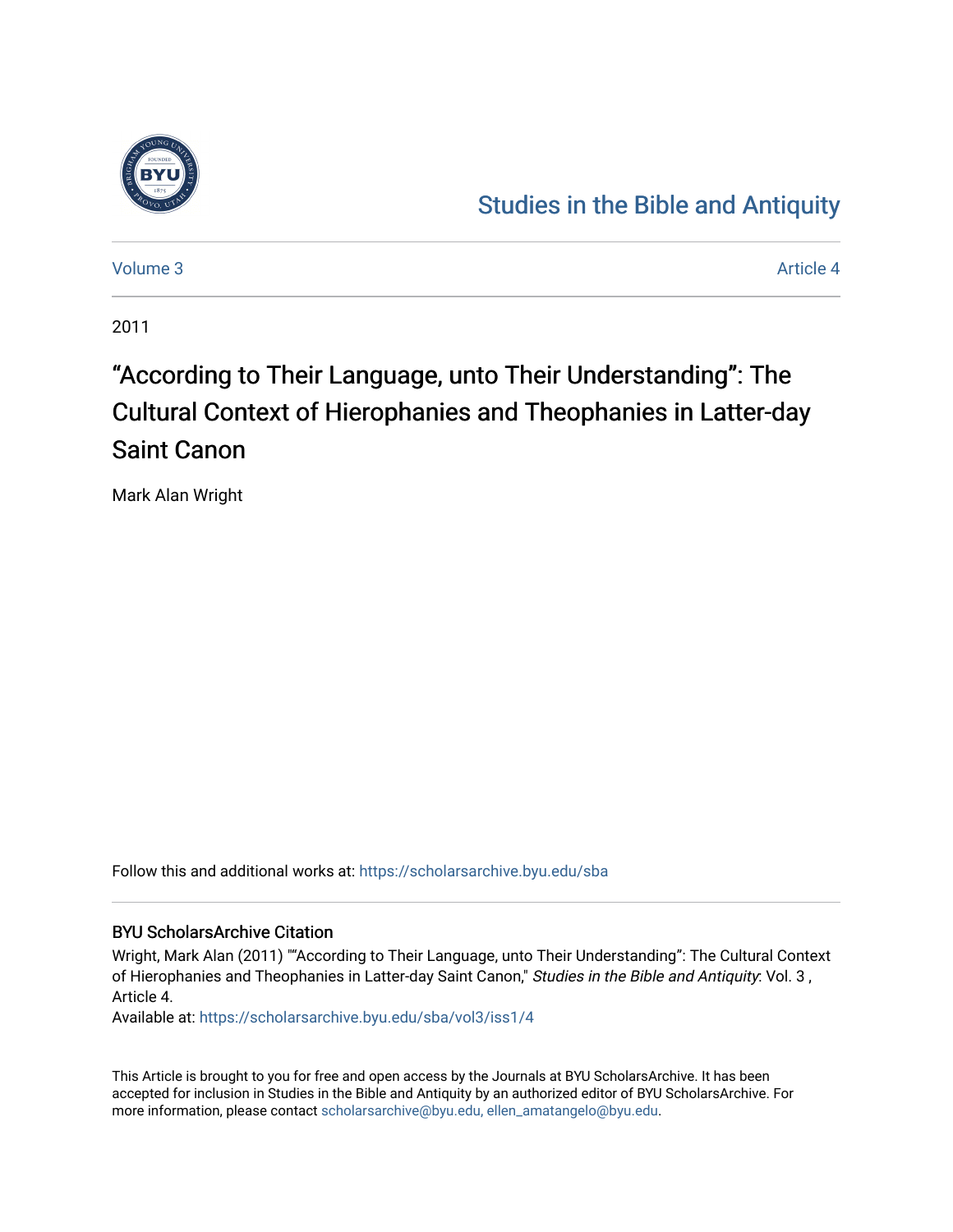

NEAL A. MAXWELL INSTITUTE FOR RELIGIOUS SCHOLARSHIP

**BRIGHAM YOUNG UNIVERSITY . PROVO, UTAH** 

- "According to Their Language, unto Their Understanding": The Cultural Context of Hierophanies and Theophanies in Latter-day Saint Canon **Title**
- Mark Alan Wright **Author(s)**
- *Studies in the Bible and Antiquity* 3 (2011): 51–65. **Reference**
	- 2151-7800 (print), 2168-3166 (online) **ISSN**
	- The prophet Nephi declared that the Lord speaks to his people "according to their language, unto their understanding" (2 Nephi 31:3). Religious beliefs are an integral part of a culture's shared "language," and the ways in which individuals interpret supernatural manifestations is typically mediated through their cultural background. The hierophanies recorded in Latter-day Saint canon directly reflect the unique cultural background of the individuals who witnessed them. This paper analyzes several distinct hierophanies witnessed by prophets in both the Old and New Worlds and discusses the cultural context in which such manifestations occur, which aids modern readers in obtaining a greater understanding of the revelatory process recounted in these texts. **Abstract**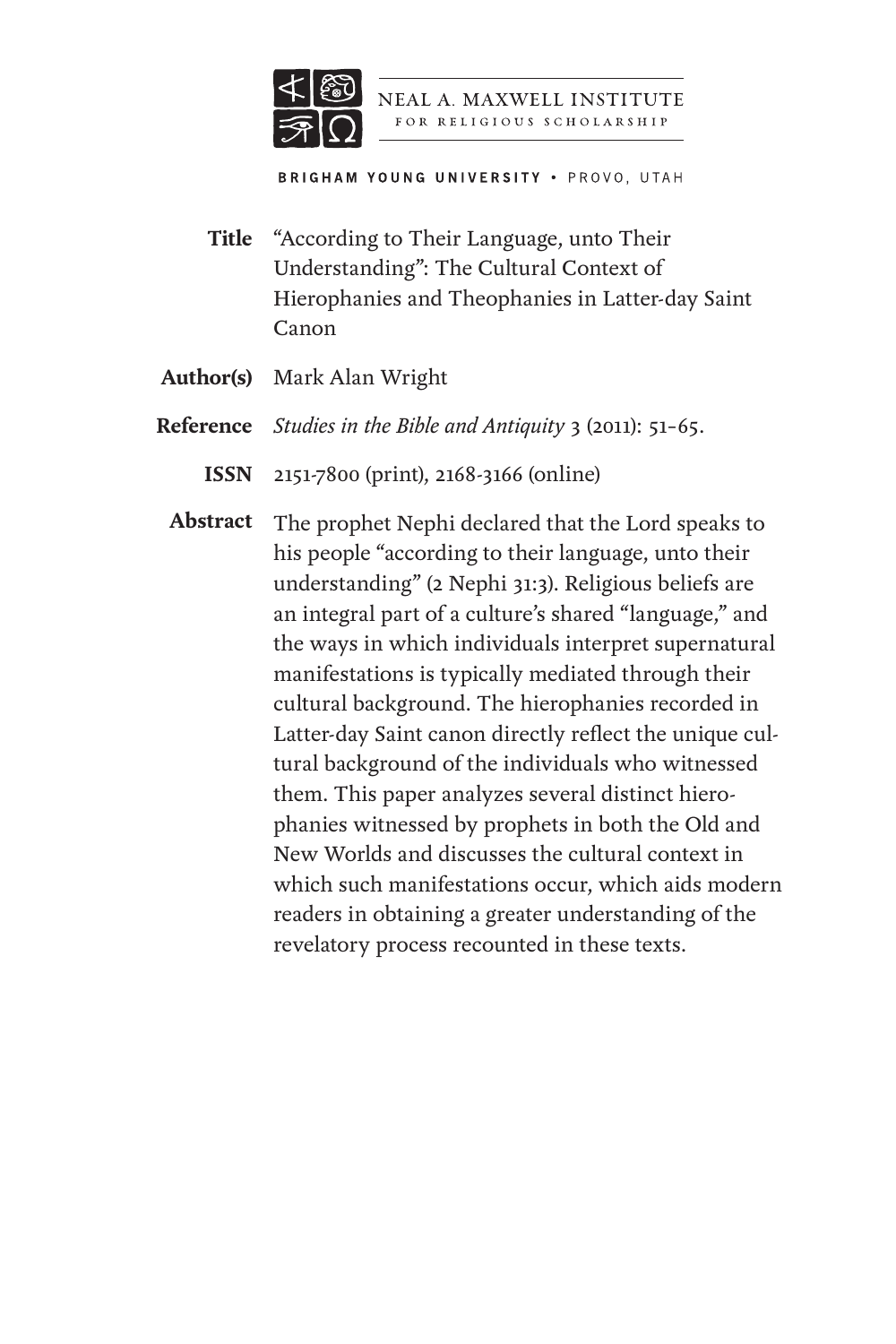# "According to Their Language, unto Their Understanding": THE CULTURAL CONTEXT OF Hierophanies and Theophanies in Latter-day Saint Canon

Mark Alan Wright

atter-day Saint canon is replete with manifestations of the sacred. A general term for a manifestation of the sacred is *hierophany*, whereas the appearance of a deity is referred to as a *theophany*.<sup>1</sup> Scholars of religion note that hierophanies are products of their culture; in essence, a culture both defines and is defined by its hierophanies.<sup>2</sup> The peoples and cultures described in Latter-day Saint canonical texts did not exist in cultural vacuums. They were surrounded by, and at times entrenched within, other nations; sometimes the people were generalized as Gentiles or pagans and at other times were specified by name, such as Babylonians, Egyptians, or Lamanites. It was within these contexts that ancient prophets received revelations and were witnesses to divine power. Each prophet was a product of his own culture, and the manner in which the divine was manifested to the prophets was largely defined by the semiotics of their culture.

Language is not limited to the words we use; it also entails signs, symbols, and bodily gestures that are imbued with meaning

<sup>1.</sup> In essence, all theophanies (the appearance of a god) are hierophanies (manifestation of the sacred), but not all hierophanies are theophanies.

<sup>2.</sup> Mircea Eliade, *The Sacred and the Profane: The Nature of Religion*, trans. Willard R. Trask (New York: Harcourt, Brace Jovanovich, 1959), 11.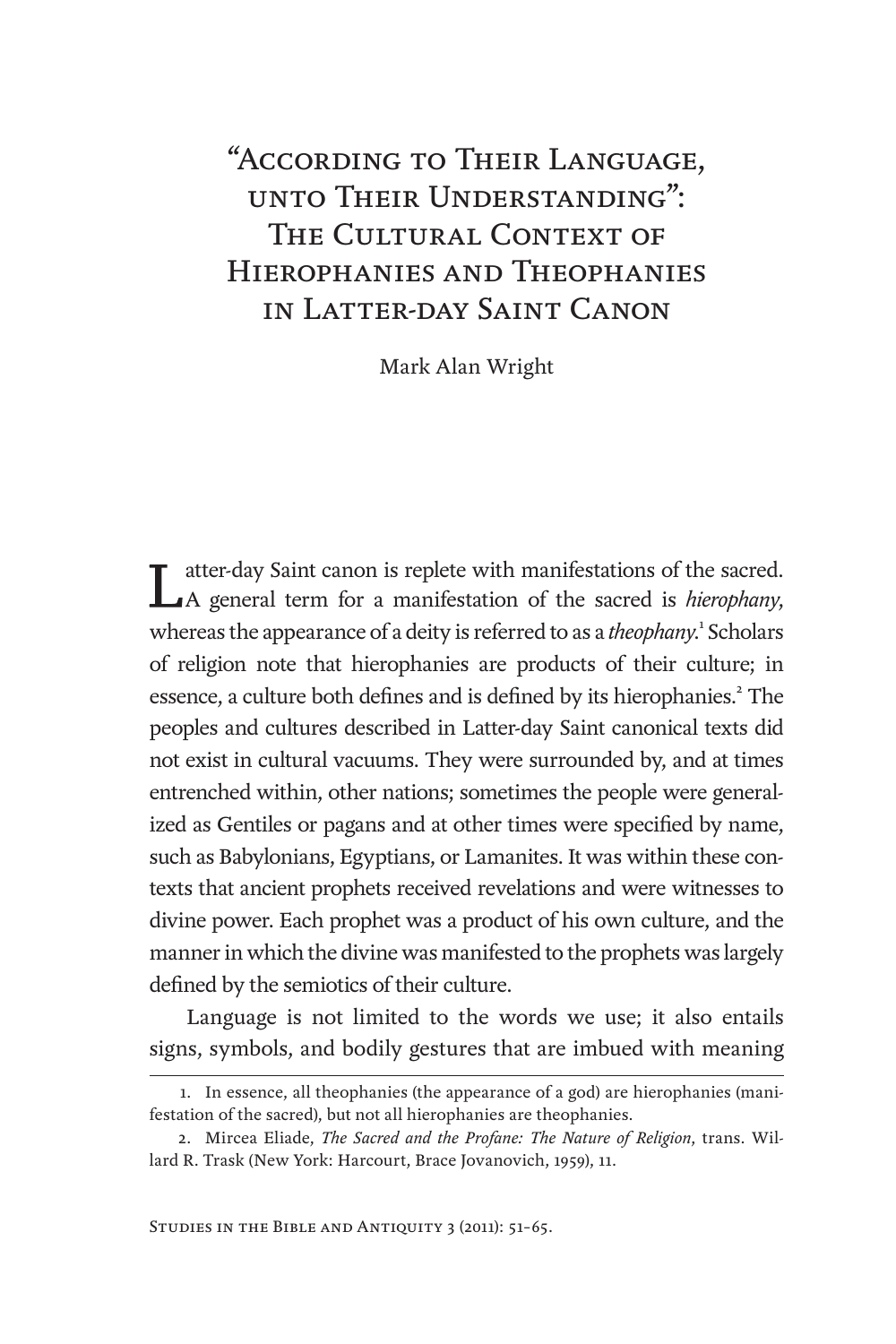#### 52 • Studies in the Bible and Antiquity 3 (2011)

by the cultures that produced them.<sup>3</sup> As with spoken language, symbolic and gestural languages are culturally specific and can be fully understood only by those entrenched within that particular culture. The Book of Mormon prophet Nephi appears to have understood this concept and noted that the Lord "speaketh unto men according to their language, unto their understanding" (2 Nephi 31:3). This is echoed in modern revelation, as Doctrine and Covenants 1:24 declares: "Behold, I am God and have spoken it; these commandments are of me, and were given unto my servants in their weakness, after the manner of their language, that they might come to understanding." More recently, the late LDS apostle Marion G. Romney reaffirmed, "Revelation comes to men in an unlimited number of ways."<sup>4</sup>

Scholars can place the events described in the Old Testament<sup>5</sup> within their cultural context by turning to the wealth of information found in ancient Near Eastern texts, which range from intimate personal letters to sweeping historical epics. We can now do likewise for the Book of Mormon, thanks to recent advances in scholarship that have provided translations of hundreds of ancient glyphic texts and interpretations of richly detailed works of art that depict many aspects of ancient Mesoamerican beliefs and practices.<sup>6</sup> Although LDS canon is rife with accounts of hierophanic experiences, this discussion will be limited to a few examples from the Book of Mormon and the Old Testament.

#### **Storm Hierophanies**

The way in which deities were conceptualized anciently was not static and appears to have been shaped in different eras accord-

<sup>3.</sup> Yu. M. Lotman, B. A. Uspensky, and George Mihaychuk, "On the Semiotic Mechanism of Culture," *New Literary History* 9/2 (1978): 211–32.

<sup>4.</sup> Marion G. Romney, "Revelation," *Improvement Era*, June 1964, 506.

<sup>5.</sup> Although the Society of Biblical Literature recommends using the term *Hebrew Bible* rather than *Old Testament* to avoid bias, the focus of this work is on LDS canonical texts, so the use of the term *Old Testament* is appropriate.

<sup>6.</sup> Brant A. Gardner, *Second Witness: Analytical and Contextual Commentary on the Book of Mormon*, 6 vols. (Salt Lake City: Greg Kofford Books, 2007); John L. Sorenson, *An Ancient American Setting for the Book of Mormon* (Salt Lake City: Deseret Book and FARMS, 1985).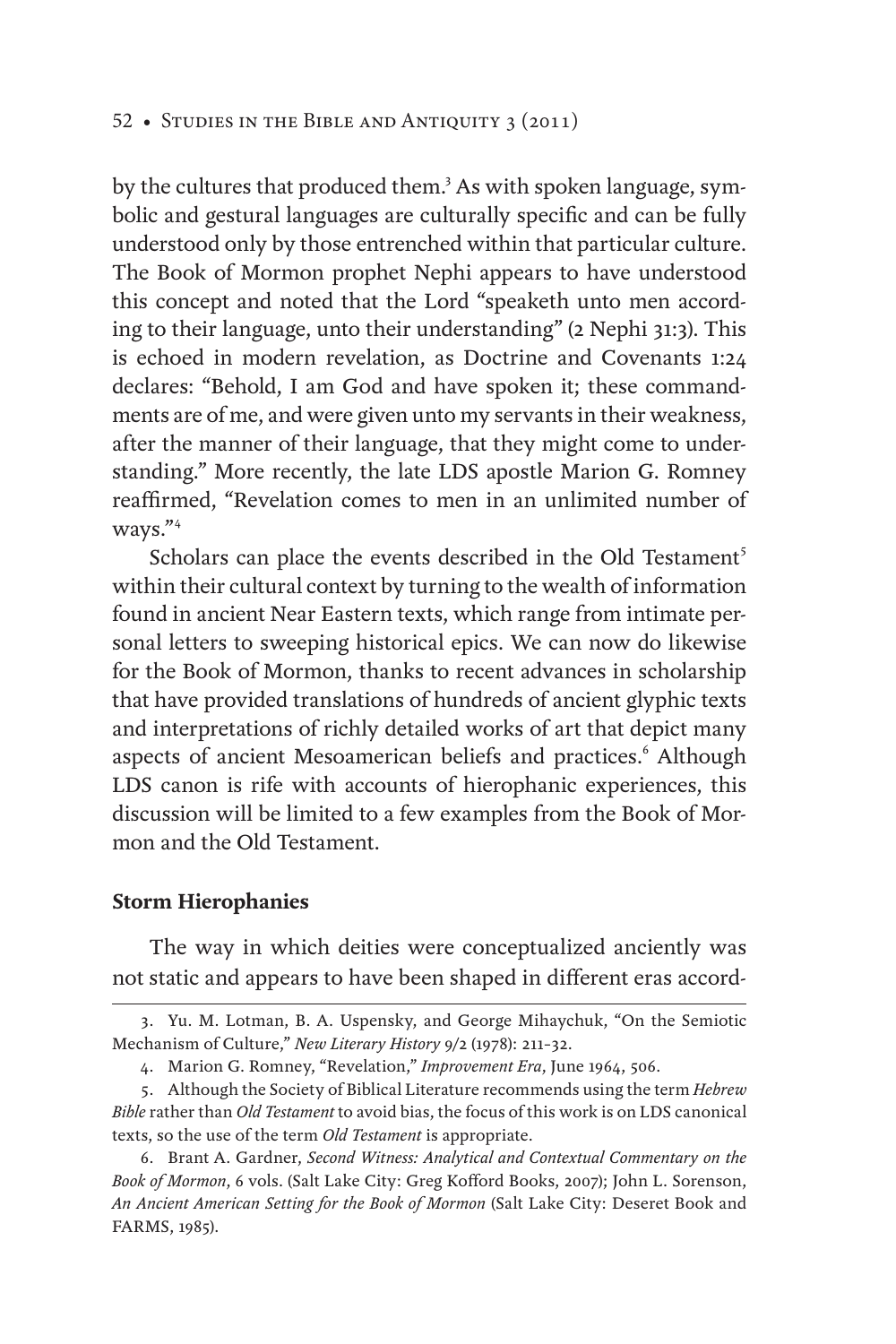ing to the most pressing concerns of a particular culture. The great Assyriologist Thorkild Jacobsen argues that in Mesopotamia during the fourth millennium bc the primary concern was famine, so natural phenomena that were linked to agricultural fertility were worshipped as incorporeal deities specific to a particular phenomenon such as rain or lightning. By the third millennium, the biggest threat to the survival of a nation was war, so the gods gradually transformed into anthropomorphized warriors; rather than being the actual phenomena, they became humanlike rulers over such phenomena or used them as their weapons. By the second millennium, religious worship appears to have narrowed its focus from concerns of group survival to more individual religious expression, which reflects the type of worship we find in the Old Testament.<sup>7</sup>

The picture that emerges is that local gods were custom-made for local conditions and local concerns. For example, the highestranking gods of the Canaanites were the storm gods, which were logical choices for a land plagued by tempests. Because storms were so fierce, so too were the gods, and they came to be thought of as mighty warriors who brandished powerful weapons in their hands, such as lightning or fiery maces. Storms, then, were hierophanies to cultures who worshipped storm gods, and lightning served as a menacing manifestation of the power their gods wielded.

In ancient Mesopotamia, lightning was deified as the god Birqu and essentially functioned as the weapon of the storm god Adad. Similarly, Baal, the god of Ugarit, is depicted holding a lightning spear in his right hand and a war mace in the other.<sup>8</sup> In the Old Testament, one of Yahweh's many roles is that of storm god, which is closely linked with his role as a divine warrior. Similar to Birqu and Baal, he hurls arrows of lightning at his enemies. For example, the prophet Zechariah assures Zion they will be protected, for "the

<sup>7.</sup> Thorkild Jacobsen*, The Treasures of Darkness: A History of Mesopotamian Religion* (New Haven, CT: Yale University Press, 1976).

<sup>8.</sup> Karel van der Toorn, Bob Becking, and Pieter W. van der Horst, eds., *Dictionary of Deities and Demons in the Bible* (Grand Rapids, MI: Eerdmans, 1999), 519; compare Alberto R. W. Green, *The Storm-God in the Ancient Near East* (Winona Lake, IN: Eisenbrauns, 2003), 199.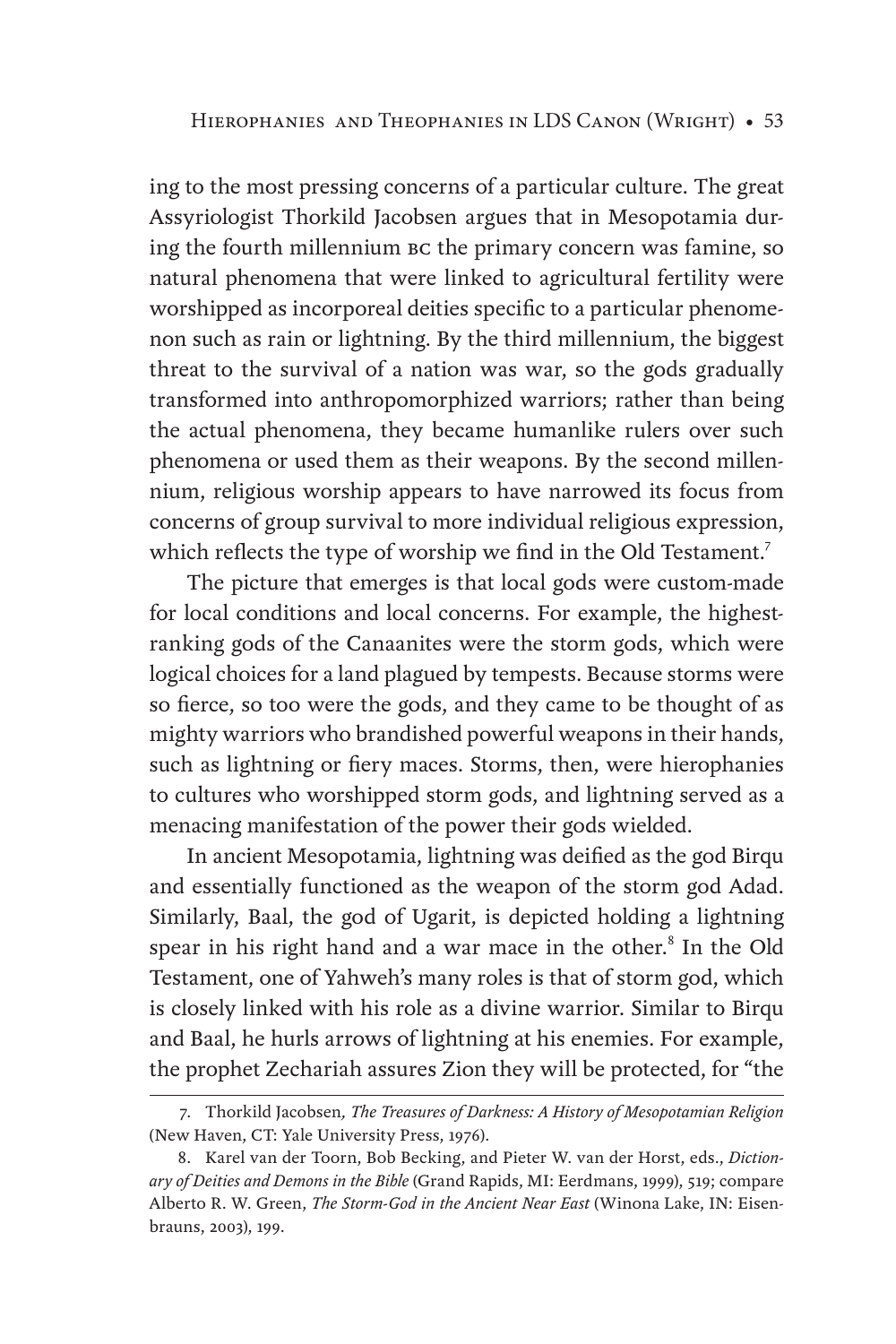Lord will appear over them; his arrow will flash like lightning. The Sovereign Lord will sound the trumpet; he will march in the storms of the south, and the Lord Almighty will shield them" (Zechariah 9:14–15 NIV; see also 2 Samuel 22:15; Psalms 18:14; 144:6).

Lightning as a manifestation of the Lord's power is a common feature of both the Old Testament and the Book of Mormon. However, it appears to serve a different function in the two contexts, and an analysis of the vastly different cultural settings reveals why. In the Old Testament, lightning generally functions as both a weapon in the Lord's arsenal, as discussed above, but also as a standard feature associated with theophanies, typically grouped with thunder, clouds, and earthquakes.9 For example, when Yahweh appeared to the children of Israel at Mount Sinai, there was "thunder and lightning, with a thick cloud over the mountain," after which "Mount Sinai was covered with smoke, because the Lord descended on it in fire. The smoke billowed up from it like smoke from a furnace, and the whole mountain trembled violently"; the grand theophany reached its culmination when "the Lord descended to the top of Mount Sinai and called Moses to the top of the mountain" (Exodus 19:16–20 NIV).

Lightning had far different connotations in the New World, specifically in Mesoamerica. Unlike the ancient Near Eastern concept of lightning as a dangerous and destructive weapon in the hands of a storm god, in Mesoamerica lightning was associated with fertility and regeneration, even resurrection.<sup>10</sup> A central tenet of ancient Maya theology was that the maize god died, was buried, and was resurrected when lightning cracked open the surface of the earth, which was variously conceptualized as a mountain, a rock, or even a giant turtle carapace.<sup>11</sup> Notably, the Book of Mormon mentions

<sup>9.</sup> Van der Toorn, Becking, van der Horst, *Dictionary of Deities and Demons in the Bible*, 519.

<sup>10.</sup> Mary Ellen Miller and Karl Taube, *The Gods and Symbols of Ancient Mexico and the Maya: An Illustrated Dictionary of Mesoamerican Religion* (New York: Thames and Hudson, 1993), 106.

<sup>11.</sup> Frauke Sachse and Allen J. Christenson, "Tulan and the Other Side of the Sea: Unraveling a Metaphorical Concept from Colonial Guatemalan Highland Sources";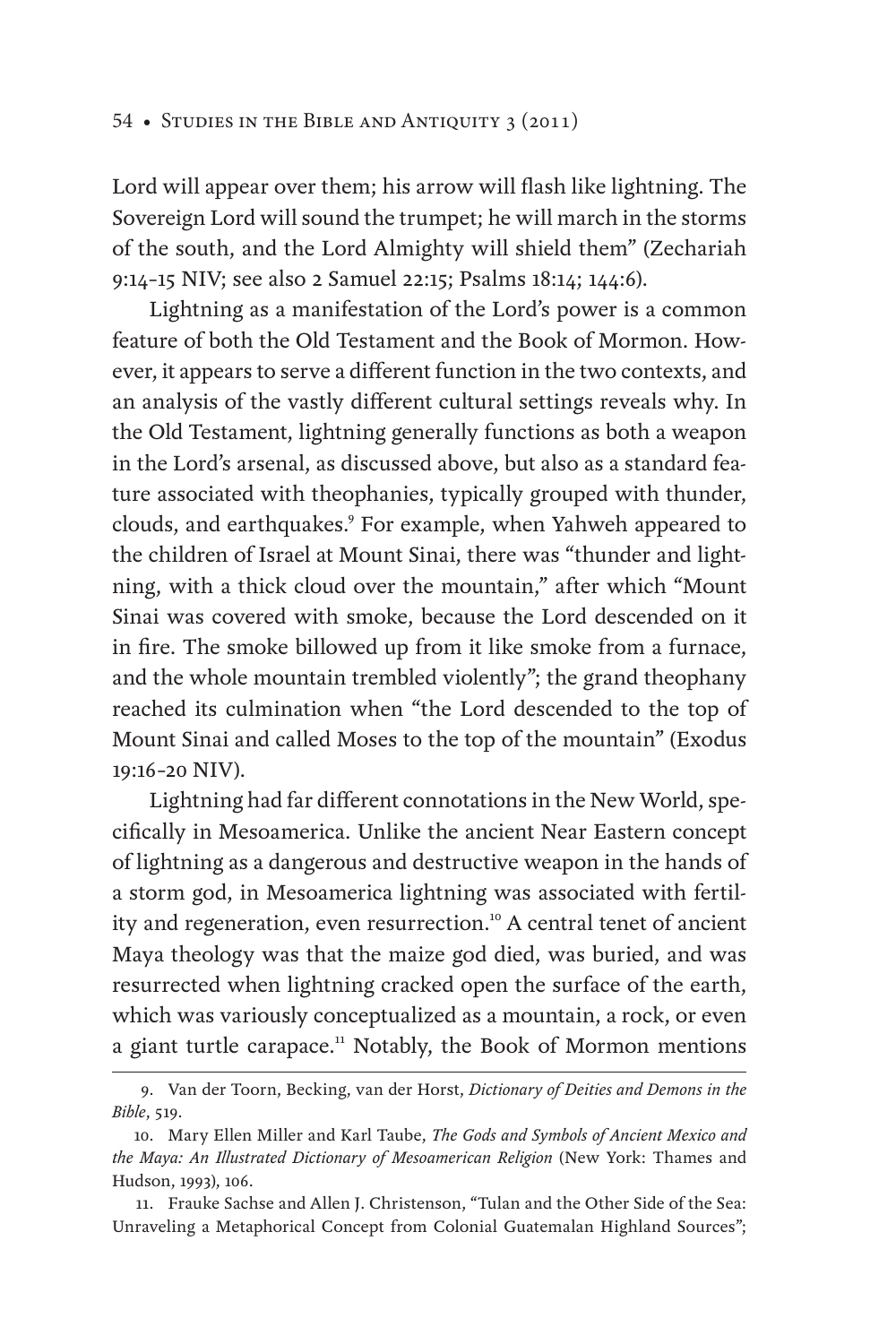lightning ten times, and each instance directly refers to the time of destruction at the death of Christ, either by way of prophecy or in reference to its fulfillment (1 Nephi 12:4; 1 Nephi 19:11; 2 Nephi 26:6; Helaman 14:21, 26–27; 3 Nephi 8:7, 12, 17, 19). In light of the cultural context within which the Book of Mormon likely took place, it may be more appropriate to associate lightning with Christ's resurrection rather than his death. Interestingly, Samuel the Lamanite prophesied that Christ would not be the only one to resurrect amidst the lightnings; "many graves shall be opened, and shall yield up many of their dead; and many saints shall appear unto many" (Helaman 14:25).

Storms and lightning, then, were both hierophanies in the sense that they manifested divine power, but the meaning behind these sacred manifestations varied greatly between the peoples of the Old Testament and the Book of Mormon. Rather than seeing this as a contradiction or inconsistency in divine symbolism, it is rather a reaffirmation that hierophanies are culturally embedded phenomena.

## **Abrahamic Theophanies and Hierophanies**

Yahweh referred to Abraham as "my friend" (Isaiah 41:8; see also James 2:23), a relationship evidenced by the frequent interactions between the two. Some of these interactions are difficult to classify, as they lay somewhere along the continuum between theophanies and heirophanies. At times Abraham is spoken to in vision (Genesis 15:1), but at other times he simply hears the voice of the Lord with no fanfare of thunder or quaking of the earth (Genesis 12:1–3; 22:1–2). His sacrifice of his son Isaac was halted by "the angel of the Lord" (Genesis 22:11), who spoke by virtue of divine investiture of authority, and when Abraham himself was about to be sacrificed by the priests of Elkenah he was visited by the "angel of his presence" (Abraham 1:15), which may refer to the preincarnate Jesus Christ.<sup>12</sup>

http://www.mesoweb.com/articles/tulan/Tulan.pdf (accessed 13 August 2008).

<sup>12.</sup> Margaret Barker, *The Great Angel: A Study of Israel's Second God* (Louisville, KY: Westminster, 1992).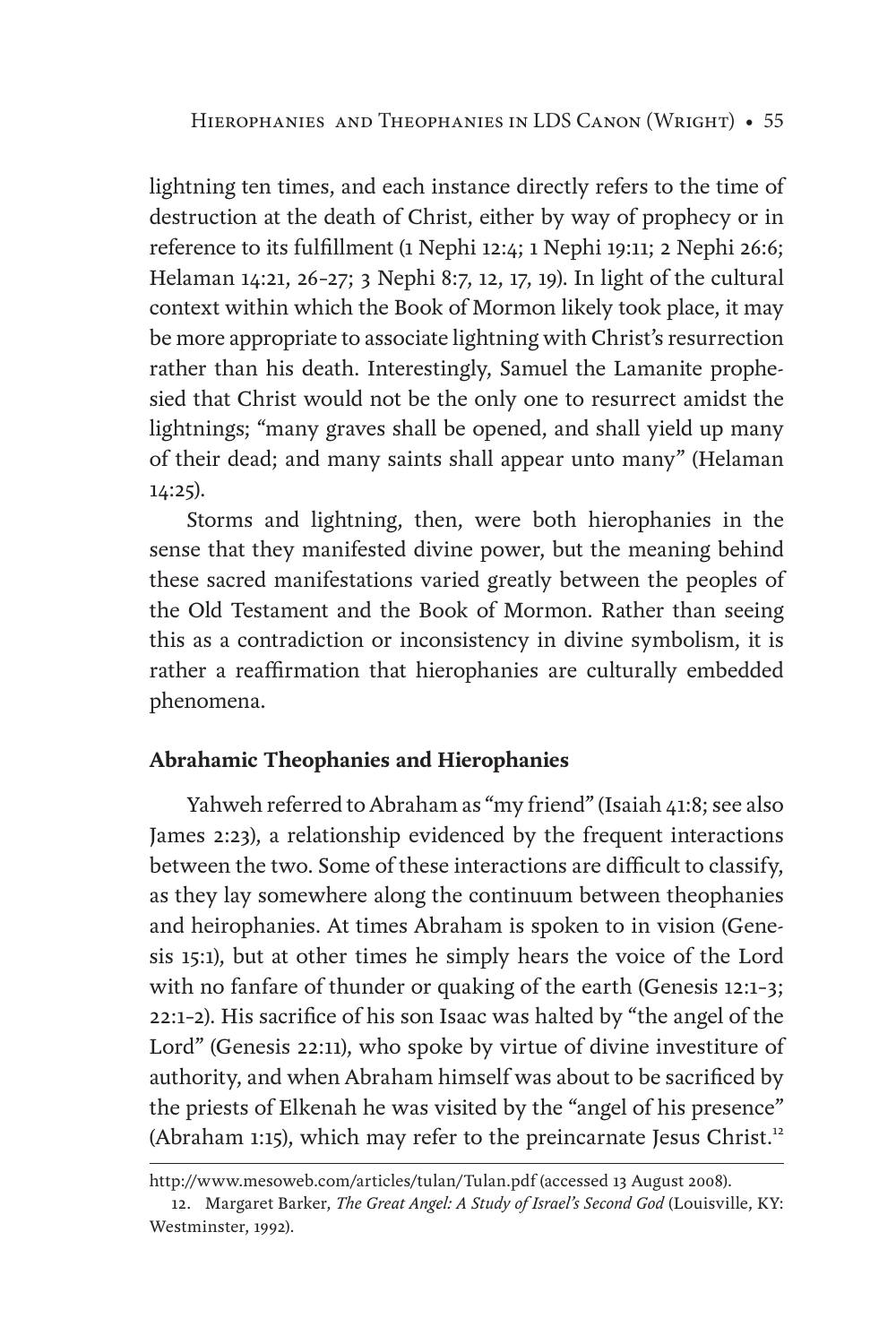#### 56 • Studies in the Bible and Antiquity 3 (2011)

Abraham witnessed Yahweh's wrathful judgment as it was poured out upon Sodom and Gomorrah (Genesis 19:28), in addition to his tender mercies in giving the patriarch a son in his old age (Genesis 21:1–2).

Abraham was entrenched within a variety of cultures throughout his long life. He was born in Ur of the Chaldees (Genesis 11:26– 28), migrated to Haran (Genesis 11:31), journeyed to Canaan (Genesis 12:1–5), settled in Hebron (Genesis 13:18), and sojourned in Egypt (see Genesis 11–20; Abraham 1–3). From each of these locales he acquired cultural knowledge and learned much concerning foreign gods and the relationship the people maintained with them. Indeed, while he was residing in the land of the Chaldeans he learned firsthand that the heathen gods were offered human sacrifices when he found himself upon an altar (Abraham 1:1–15). His upbringing sets the stage for what would become one of the defining moments in Abraham's life, the command to sacrifice his beloved son Isaac.

Students of the Bible sometimes struggle to comprehend Abraham's willingness to sacrifice Isaac, but by taking into account his own experiences with the divine, combined with his multicultural background, his attitude becomes perhaps a bit more understandable. Human sacrifice is attested in the ancient Near East, including specific references to child sacrifice. For example, a number of Assyrian legal documents "contain penalty formulas which demand that the person who breaks the contract can redeem himself only by burning his eldest child on the altar of a temple."<sup>13</sup> This is of particular interest in examining the life of Abraham as he assumed the roles of both would-be sacrificer in the case of his son Isaac and would-be sacrificial victim in a sacrifice in which his father, Terah, was involved (Abraham 1:30).

Although human sacrifice seems reprehensible to modern readers, Abraham had been given evidence that Yahweh did at times require human sacrifice. He stood as witness when the Lord's judgment came upon Sodom and Gomorrah in the form of fire and

<sup>13.</sup> William J. Adams Jr., "Human Sacrifice and the Book of Abraham," *BYU Studies* 9/4 (1969): 473–80.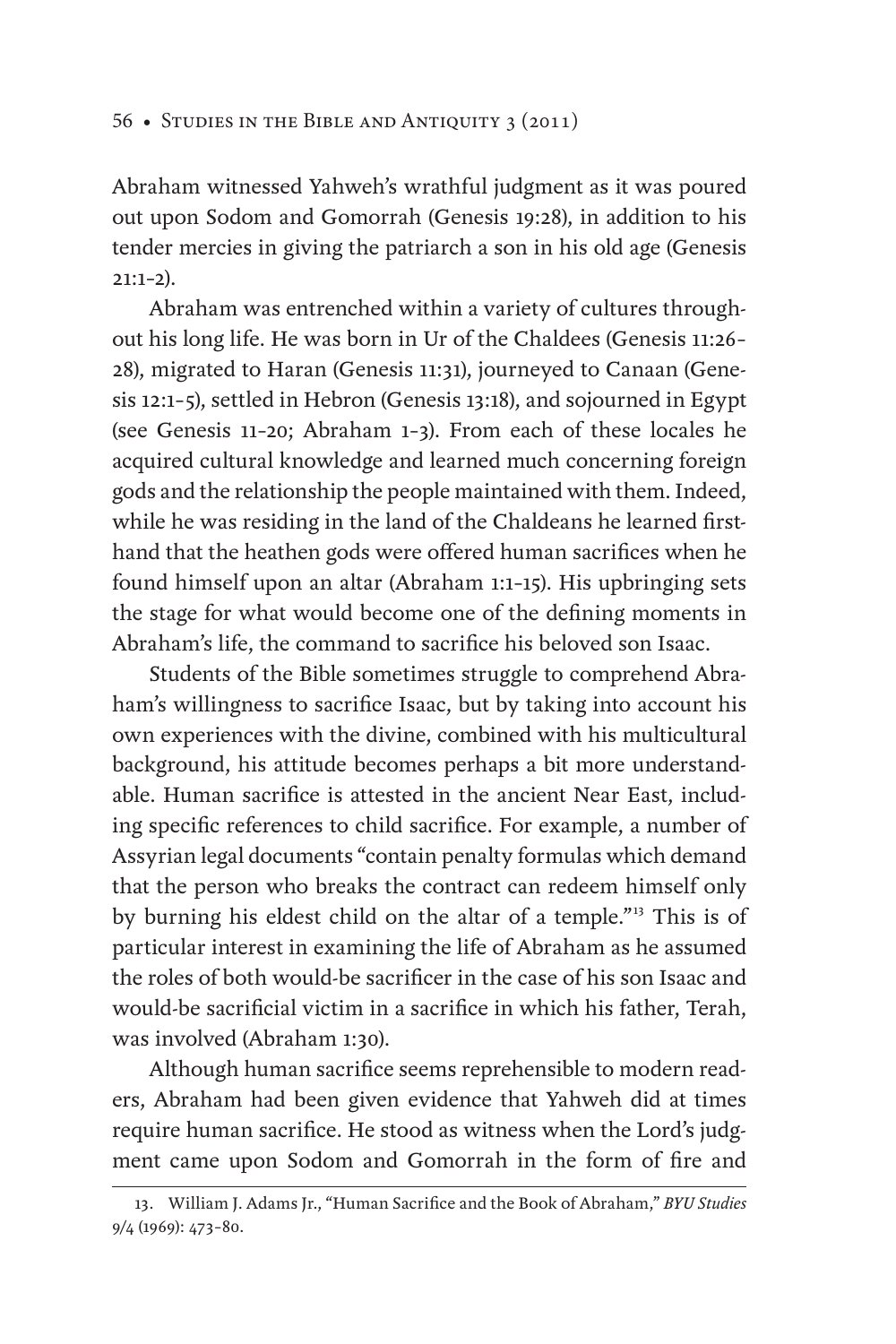brimstone, and the next morning he beheld that "the smoke of the country went up as the smoke of a furnace" (Genesis 19:28). The only other instance where the "smoke of a furnace" simile is used in the Bible is when the Lord descends upon Mount Sinai in the grand theophany to Moses and the children of Israel, as discussed above. Significantly, the Hebrew word used to denote the smoke arising from Sodom and Gomorrah (קיטר, *qîṭōr*) did not refer to common smoke, but rather to the sacred smoke created by ritual sacrifices, suggesting that Sodom and Gomorrah were effectually made burnt offerings unto the Lord.<sup>14</sup>

Further adding to Abraham's willingness to sacrifice his beloved son was his understanding of the resurrection. Far from being unique to the Christian tradition, the hope for resurrection was had among other ancient Near Eastern peoples, especially in Egypt, where Abraham sojourned. According to later traditions, after Abraham himself had miraculously escaped the sacrificer's knife, he had a hierophanic experience as he was catapulted into a fire, "which thereupon was instantly transformed into a blooming bower of delicious flowers and fruits amid which Abraham sat enjoying himself in angelic company."<sup>15</sup> This account fits comfortably among the visual language of ancient Near Eastern art that depicts a "revived or resurrected king sitting beneath an arbor amid the delights of the feast at the New Year."<sup>16</sup> According to Hugh Nibley, St. Jeromean early Christian scholar who began writing in the late fourth century AD-described "a Jewish belief that Abraham's rescue from the altar was the equivalent of a rebirth or resurrection."17 Whether or not these late traditions about Abraham's own triumph over death at the time of his sacrifice have any merit, his understanding of the plan of salvation would have assuaged any fears he had concerning the sacrifice of his son. It had been revealed to him by Jehovah

<sup>14.</sup> Jeffrey J. Niehaus, *God at Sinai: Covenant and Theophany in the Bible and Ancient Near East* (Grand Rapids, MI: Zondervan, 1995), 196.

<sup>15.</sup> Hugh Nibley, *Abraham in Egypt* (Salt Lake City: Deseret Book and FARMS, 2000), 328.

<sup>16.</sup> Nibley, *Abraham in Egypt*, 328.

<sup>17.</sup> Nibley, *Abraham in Egypt*, 328.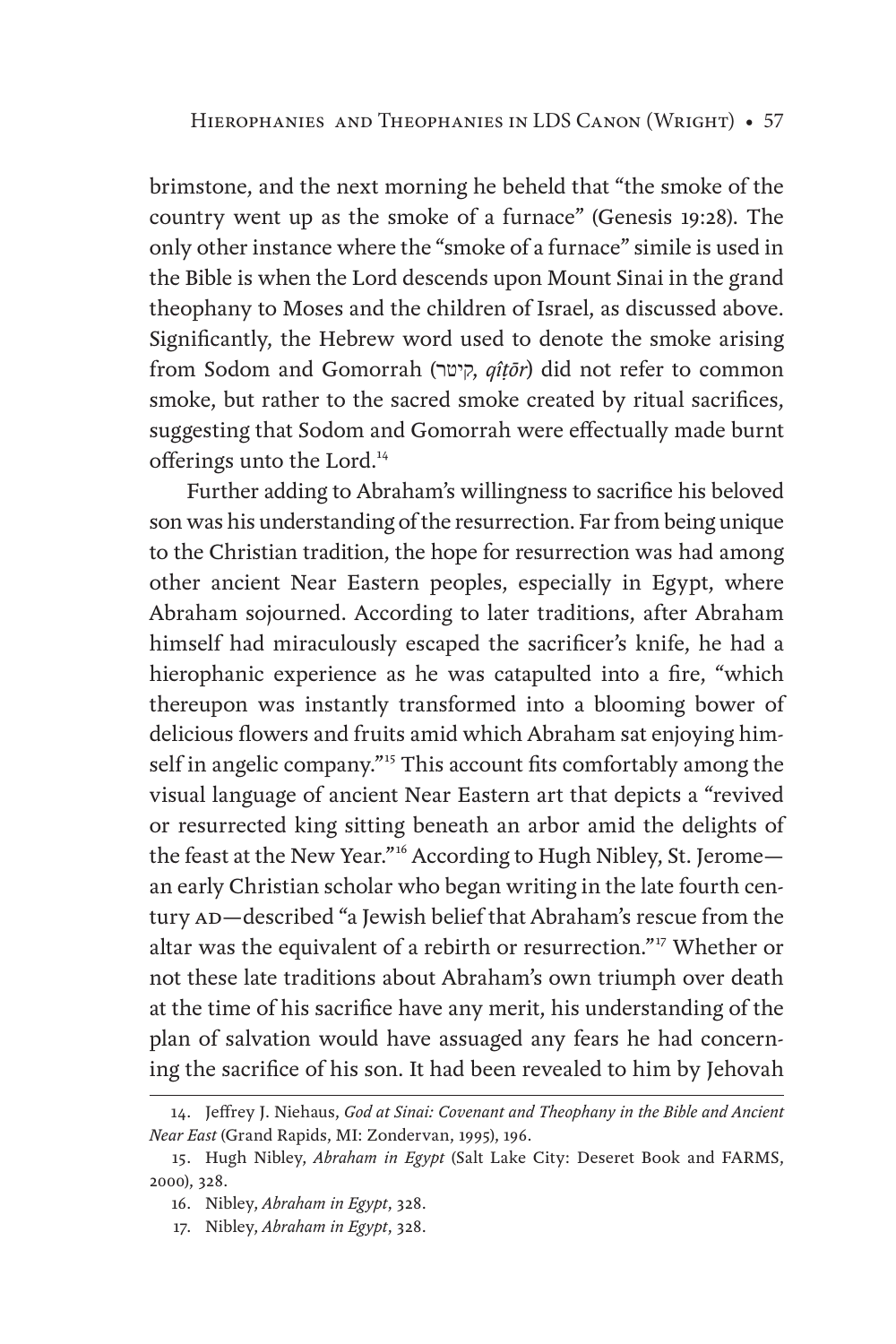during a face-to-face theophany (Abraham 3:11) that "they who keep their first estate shall be added upon; and they who keep not their first estate shall not have glory in the same kingdom with those who keep their first estate; and they who keep their second estate shall have glory added upon their heads for ever and ever" (Abraham 3:26). Beyond the cultural background for Abraham's sacrifice of Isaac that we have briefly discussed here, the apostle Paul concisely summarized Abraham's theological rationale when he concluded, "Abraham reasoned that God could even raise the dead, and so in a manner of speaking he did receive Isaac back from death" (Hebrews 11:19 NIV).

### **Prophetic Commissions in the Old and New Worlds**

In the Old Testament and its pseudepigrapha, $18$  the way in which prophets are commissioned by Yahweh tends to be somewhat formulaic, as comparing the prophetic calls of Micaiah (1 Kings 22:19– 22), Isaiah (Isaiah 6), and Ezekiel (Ezekiel 1) demonstrates. As Blake Ostler summarizes:

The pattern that emerges . . . is that of a righteous individual who, concerned for the wickedness of his people, prays and weeps on their behalf until physically overcome by the spirit of revelation and who, carried away in a vision, sees God enthroned amidst the heavenly council. He also receives a heavenly book which explains the secrets of the universe and the impending disaster of his people. The vision is completed with a call or commission extended from the heavenly council to warn his people of their impending destruction if they will not repent; however, he is also forewarned that his people will reject him.<sup>19</sup>

<sup>18.</sup> Pseudepigrapha refers to Jewish religious works that were written from circa 200 BC to AD 200.

<sup>19.</sup> Blake T. Ostler, "The Throne-Theophany and Prophetic Commission in 1 Nephi: A Form-Critical Analysis," *BYU Studies* 26/4 (1986): 67–95.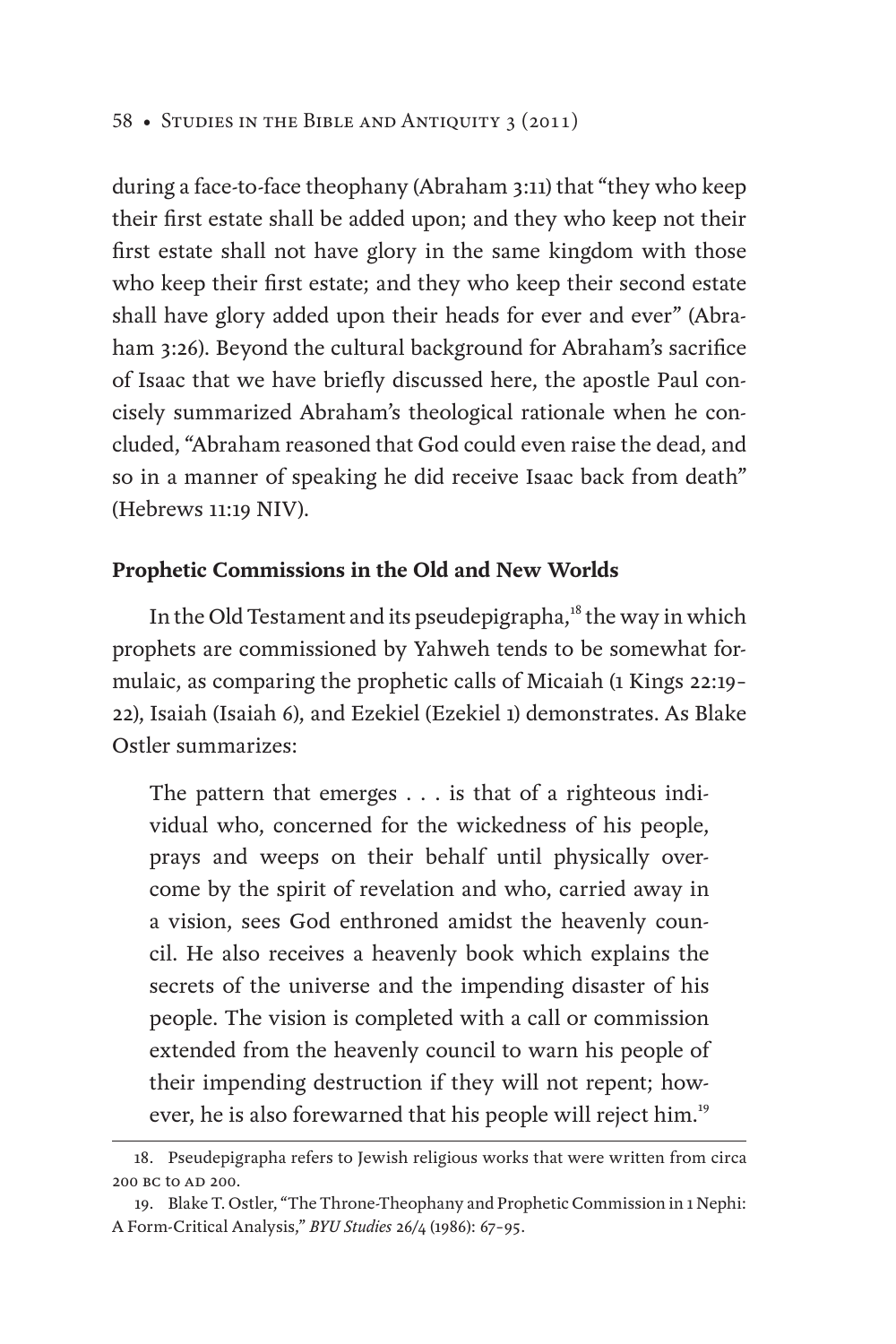Some of these elements appear to be aspects of a shared cultural language among neighboring ancient Near Eastern cultures. Ostler explains that

the idea of the heavenly book was pivotal in Israel where Moses received the Law on heavenly tablets from God on Sinai. It may have become associated with the commission narrative because of the role of fixing the fates on the divine tables at the Babylonian Akitu festival.<sup>20</sup>

Ostler further demonstrates that Lehi's prophetic calling fits within the historical context of preexilic Israel. This is to be expected, as Lehi had his vision while he was yet at Jerusalem, which spurred his flight into the desert a decade prior to the Babylonian captivity.

Unlike Lehi, later prophets in the Book of Mormon—those grounded firmly in the New World—did not receive their commissions according to this ancient Near Eastern pattern; rather, their calls conform to a pattern that can be detected in ancient Mesoamerica. Elements of this pattern can be seen throughout the Book of Mormon in the accounts of individuals who are overcome by the Spirit to the point that they fall to the earth as if dead and ultimately recover and through that process become spiritually reborn and subsequently prophesy concerning Jesus Christ. This process may seem foreign to modern readers, and indeed it should, since it is not part of our "cultural language" and its deeper meaning is lost in translation. But to the Nephites, living in an ancient Mesoamerican setting, falling to the earth as if dead is pregnant with meaning. Modern Western culture would classify such episodes as near-death experiences,<sup>21</sup> but an examination of the specific cultural context in which the Book of Mormon events likely took place provides a more nuanced understanding of this obscure practice.

Ethnographic work among traditional societies has shown that holy men of various types—broadly referred to as shamans—

<sup>20.</sup> Ostler, "Throne-Theophany," 80.

<sup>21.</sup> Kevin Christensen, "'Nigh unto Death': NDE Research and the Book of Mormon," *Journal of Book of Mormon Studies* 2/1 (1993): 1–20.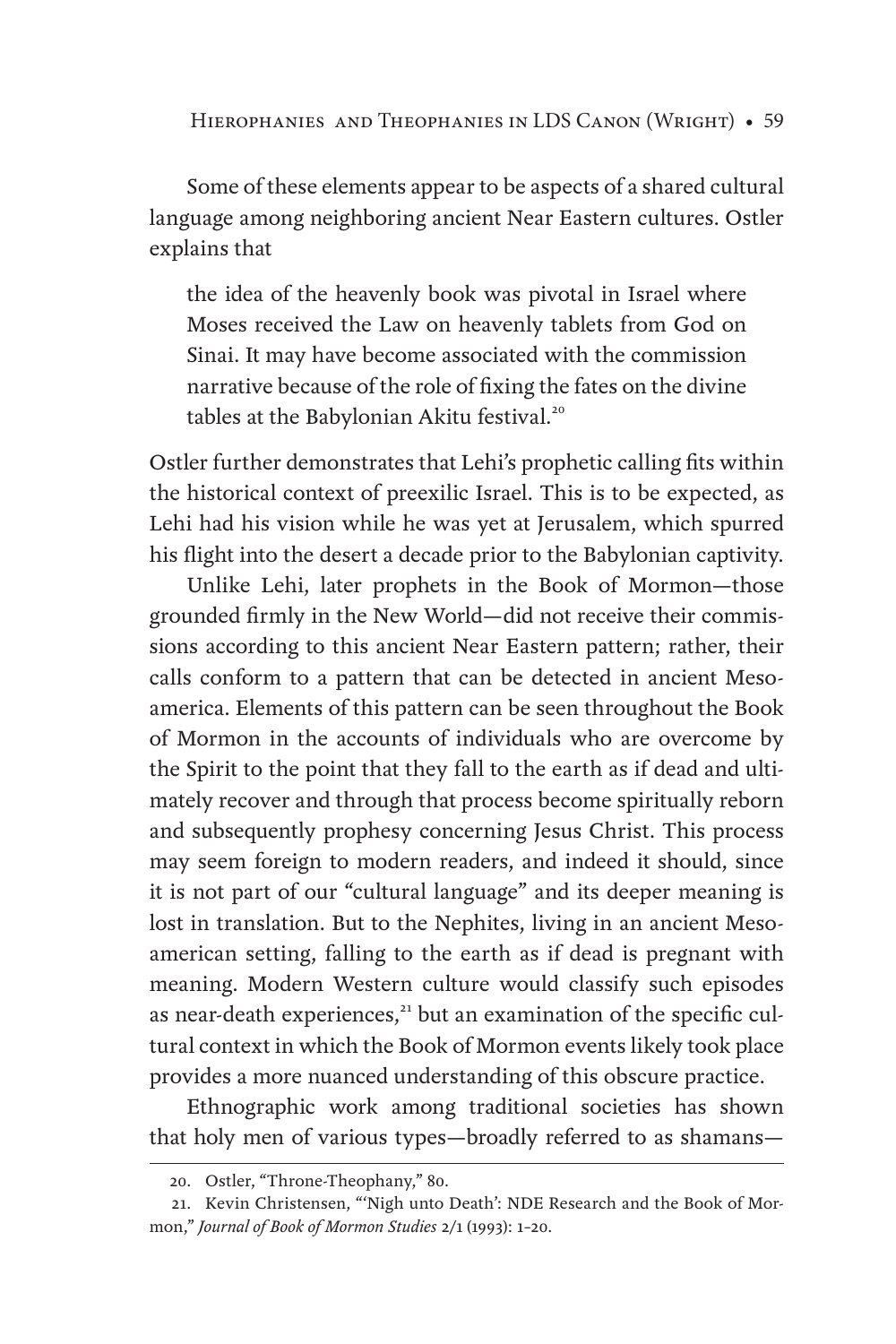commonly receive their calling near-death experiences. Anthropologist Frank J. Lipp notes in reference to modern Mesoamerican shaman-priests called *curanderos* (curers or healers): "Divine election occurs within a context of some physical or emotional crisis," such as "a severe, chronic, or life-threatening sickness."<sup>22</sup> While in this state they have a vivid dream where "the individual is informed by a spirit being," such as an angel, that "she or he will receive the divine gift to cure illnesses."<sup>23</sup> The healing process is often aided by the prayers and ritual actions of another *curandero* on behalf of the critically ill individuals. Once recovered, the newly called shamans possess a power and authority that is recognized by the members of their community because of their shared cultural language. According to Lipp, "During the initiatory dream vision the individual may experience temporary insanity or unconsciousness," and it is through this near-death experience that "he or she is reborn as a person with shamanic power and knowledge."<sup>24</sup>

The Book of Mormon similarly describes individuals who fall to the earth as if dead and then recover and become healers. Beyond the examples where physical infirmities are removed, the Book of Mormon also provides numerous examples of individuals who are spiritually healed. It would be a mistake to place physical and spiritual healing in separate categories; the two concepts are equated in LDS canon and in the ancient mind. For example, during Christ's visit to the Nephites in the land Bountiful, beyond the healing he provided to the "lame, or blind, or halt, or maimed, or leprous, or that are withered, or that are deaf, or that are afflicted in any manner" (3 Nephi 17:7), he taught his disciples that they must minister to the unworthy with the hope that "they will return and repent, and come unto me with full purpose of heart, and I shall heal them" (3 Nephi 18:32). Centuries earlier, Abinadi quoted Isaiah's message

<sup>22.</sup> Frank J. Lipp, "A Comparative Analysis of Southern Mexican and Guatemalan Shamans," in *Mesoamerican Healers*, ed. Brad R. Huber and Alan R. Sandstrom (Austin: University of Texas Press, 2001), 103.

<sup>23.</sup> Lipp, "Southern Mexican and Guatemalan Shamans," 103.

<sup>24.</sup> Lipp, "Southern Mexican and Guatemalan Shamans," 104.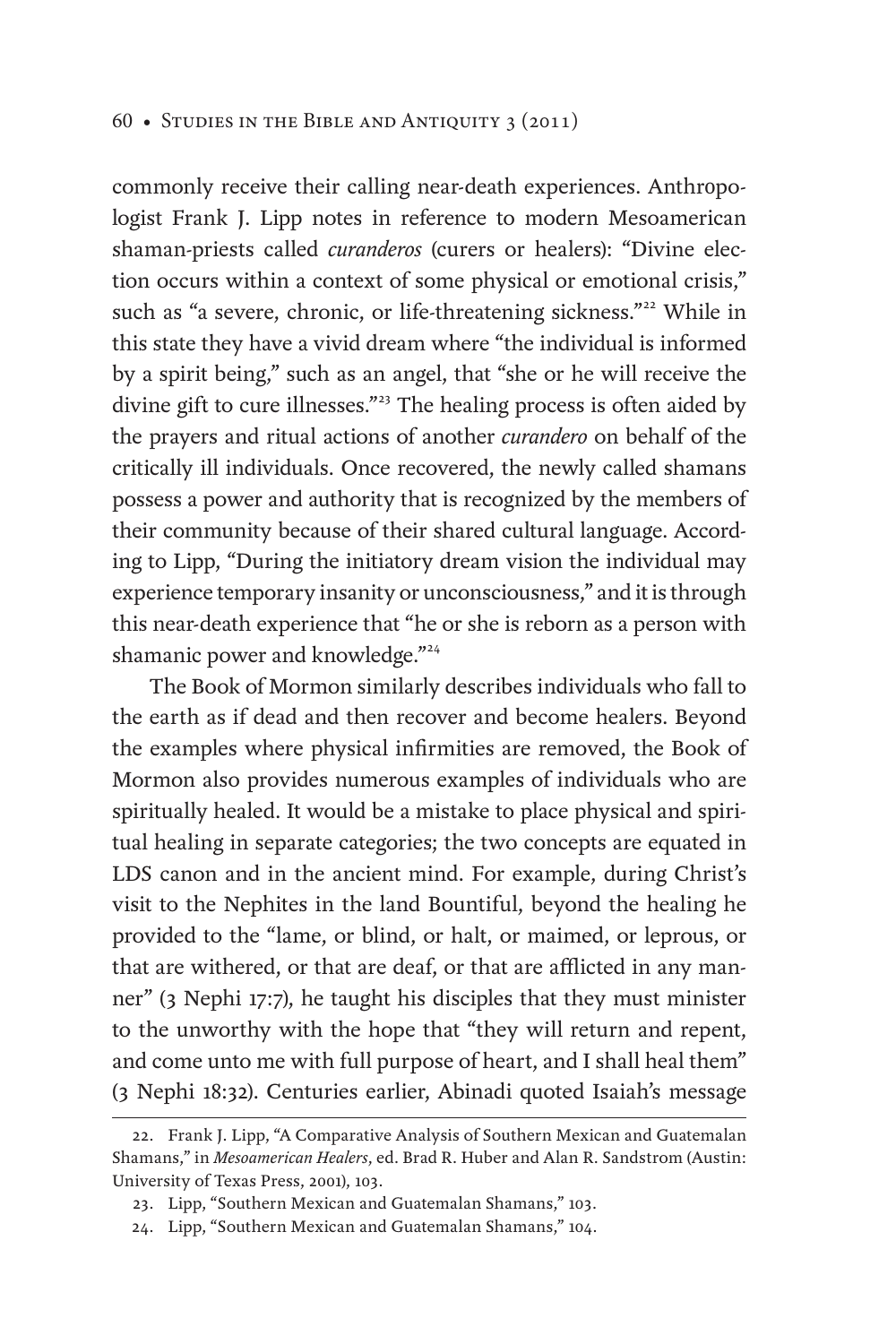that it is "with his stripes we are healed" (Mosiah 14:5) from our sins and our iniquities.

The first recorded instance in the Book of Mormon where someone falls to the earth as if dead in connection with a prophetic commission is that of Alma the Younger. As he was going about with the sons of Mosiah to destroy the church, an angel came down to "stop [them] by the way" (Alma 36:6; compare Mosiah 27:10). Significantly, when the angel first spoke to them as with a voice of thunder, they "understood not the words which he spake unto them" (Mosiah 27:12). The angel "cried again," and this time his words were plainly understood (Mosiah 27:13; compare 3 Nephi 11:3–6). After being threatened with destruction, Alma fell to earth and became so weak that he could neither speak nor move his hands (Mosiah 27:19). After Alma's helpless body was carried back to his home by his friends (who had also fallen to the earth but were not the focus of the angel's rebuke and therefore quickly recovered), Alma's father rejoiced, acknowledging the Lord's hand in what had transpired. What his father did next is significant: "He caused that the priests should assemble themselves together; and they began to fast, and to pray to the Lord their God that he would open the mouth of Alma, that he might speak, and also that his limbs might receive their strength" (Mosiah 27:22). These priests were acting in their capacity as *curanderos,* or healers. Alma was healed, not just physically, but spiritually as well. His exquisite and bitter pain was replaced by exquisite and sweet joy (Alma 36:21). He clearly linked his physical healing with his spiritual healing when he declared, "My limbs did receive their strength again, and I stood upon my feet, and did manifest unto the people that I had been born of God" (Alma 36:23).

Because Alma had been healed, both body and soul, he now possessed a culturally recognized power to heal. This recognition would have extended beyond just the believing Nephites who had a clear understanding of the priesthood that Alma held (see Alma 13). For example, Zeezrom was a contentious and apostate Nephite from Ammonihah who knew nothing concerning true points of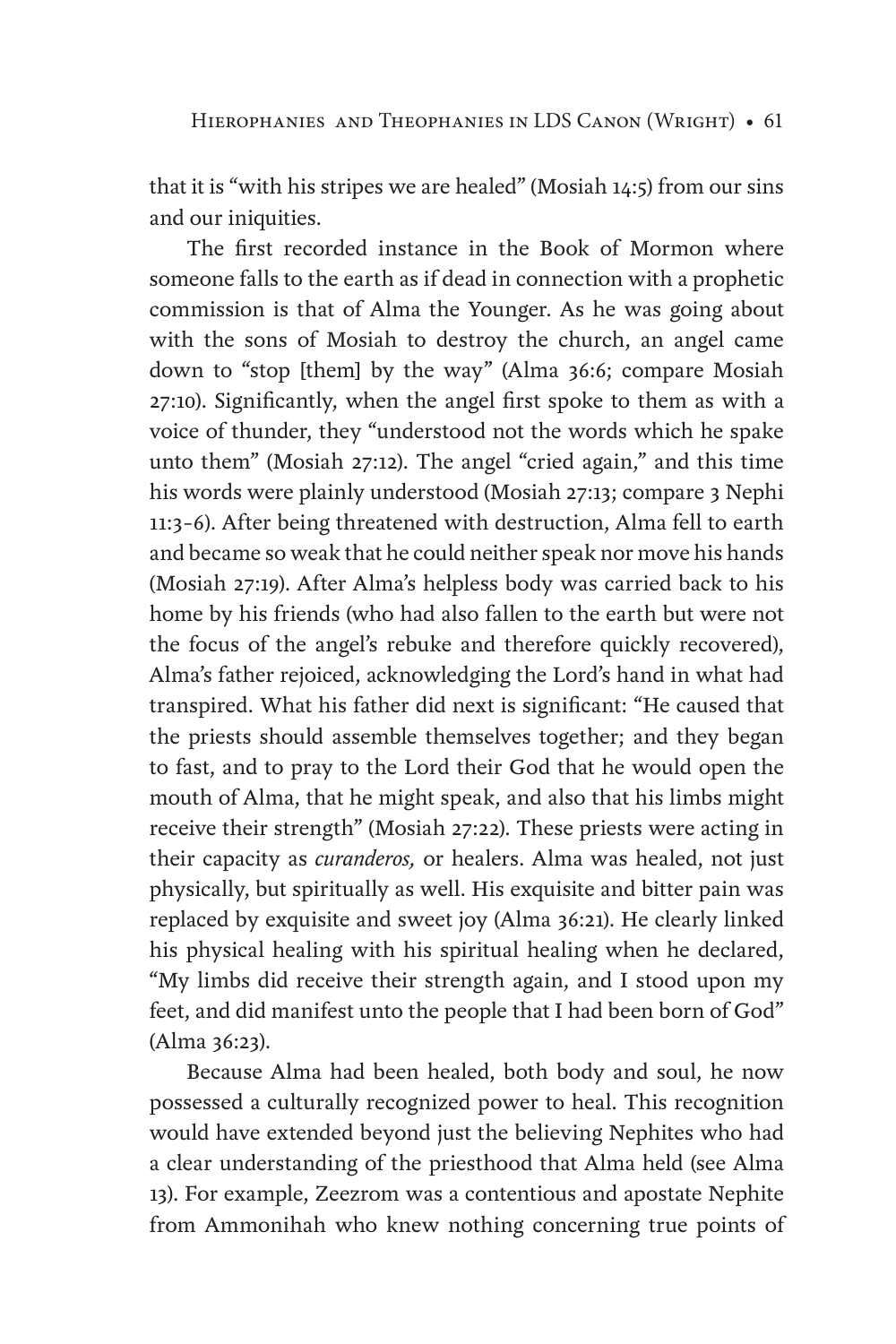#### 62 • Studies in the Bible and Antiquity 3 (2011)

doctrine (Alma 12:8). After contending with Alma and Amulek, Zeezrom became convinced of his own guilt and endured a painful repentance process. Interestingly, the language used to convey Zeezrom's situation intentionally parallels that used to describe Alma's experience. Alma 14:6 tells us that Zeezrom "knew concerning the blindness of the minds, which he had caused among the people by his lying words; and his soul began to be *harrowed up* under a consciousness of his own guilt; yea, he began to be encircled about by the *pains of hell*," after which he lay "sick, being very low with a burning fever; and his mind also was exceedingly sore because of his iniquities" (Alma 15:5). Just as Alma was snatched out of "an everlasting burning" (Mosiah 27:28), Zeezrom was "scorched with a burning heat" that was caused by "the great tribulations of his mind on account of his wickedness" (Alma 15:3) and his fear that Alma and Amulek "had been slain because of his own iniquity" (Alma 15:3), much as Alma was concerned that he "had murdered many of [God's] children, or rather led them away unto destruction" (Alma 36:14).

Despite the parallels in their accounts, Zeezrom's soul does not appear to have been carried away in vision, and his conversion and healing come at the hands of men rather than from some interaction he had with the Lord while in his near-death state. We instead read that Zeezrom besought healing from both Alma and Amulek. However, the only one to take Zeezrom by the hand was Alma, as he had become the culturally (and spiritually) recognized healer by virtue of his own near-death experience. Alma turned Zeezrom's focus back to the Lord when he asked, "Believest thou in the power of Christ unto salvation?" and then assured him that "if thou believest in the redemption of Christ thou canst be healed." Alma wanted to be clear that healing came through Christ and not through his own power, so he cried, "O Lord our God, have mercy on this man, and heal him according to his faith which is in Christ." His plea was heard, and Zeezrom "leaped upon his feet, and began to walk" (Alma 15:6–11).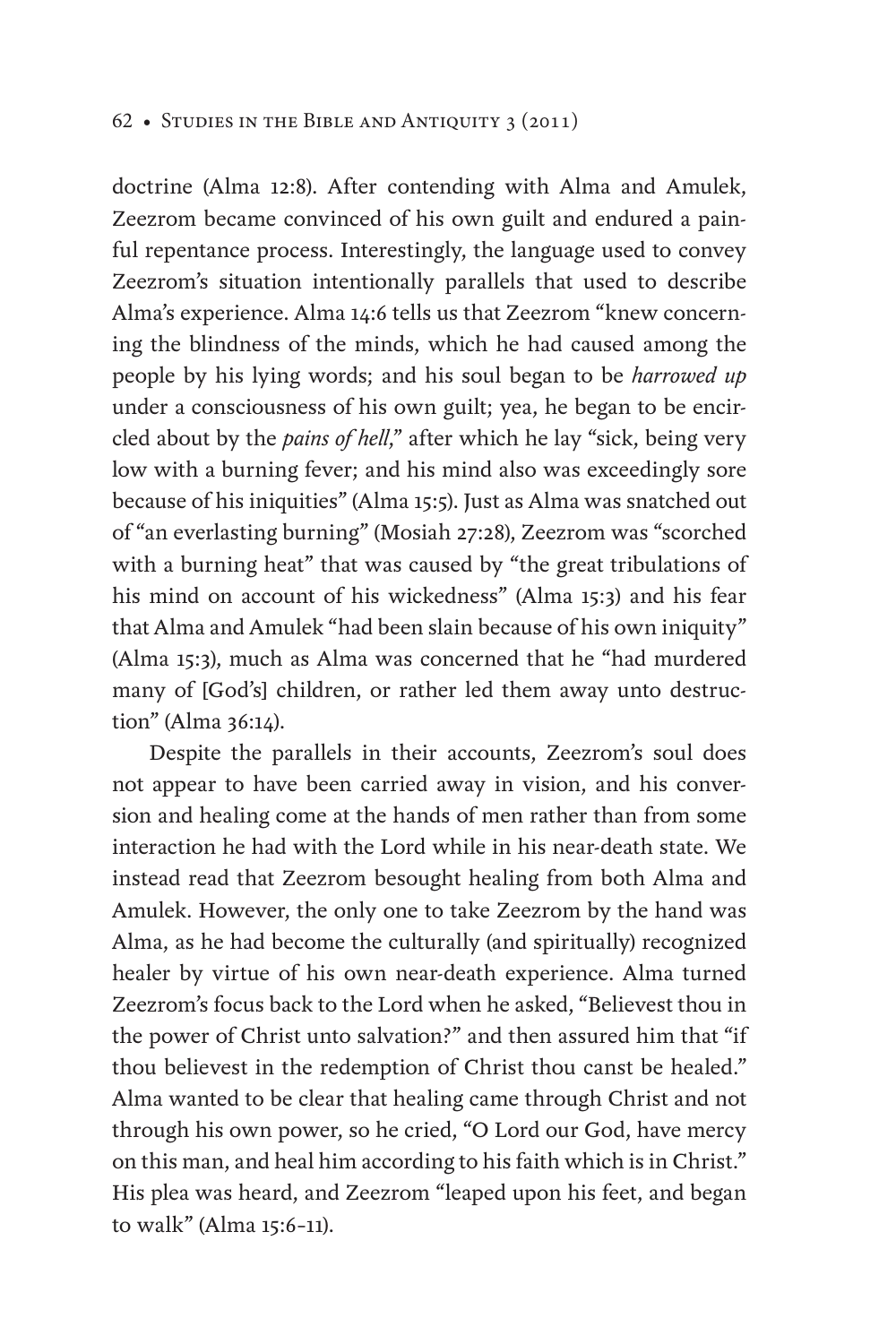At the same time Alma was preaching to reclaim apostate Nephites within the greater lands of Zarahemla, Ammon was in the land of Nephi trying to win new converts in Lamanite territory. Through his acts of humility and dedicated service, he gained audience with Lamoni, king over the land of Ishmael (Alma 17:21). Ammon's preaching opened the spiritual eyes of King Lamoni, and for the first time he saw his need for a redeemer. The king humbled himself and cried unto the Lord for mercy, at which point he fell as if he were dead (Alma 18:42). Lamoni was seemingly on his deathbed for three days and was even believed to be dead by many of his people (Alma 19:5). Ammon understood that this was not the case, as he had previously witnessed Alma's equivalent experience. The similarity between Lamoni's and Alma's experiences demonstrates the larger cultural language that was shared by Nephites and Lamanites in their ancient Mesoamerican setting.

The New Testament account of Saul's conversion experience on the road to Damascus (Acts 9:3–9) may bear superficial similarities to Alma's experience in the Book of Mormon, but there is a significant difference. We have no record that Saul had a near-death experience in the sense that his soul embarked on a spirit journey while his body lay suffering (as did Alma and Lamoni), which is a defining factor in Mesoamerican shamanic calls. While Lamoni was lying as if dead, his wife was truly concerned for his well-being. Acting on faith in Ammon's word alone, she stayed by Lamoni's side all that night and anxiously waited for him to emerge from his deep sleep. When he arose, he testified, "I have seen my Redeemer," and he prophesied that "he shall come forth, and be born of a woman, and he shall redeem all mankind who believe on his name." Lamoni then sinks to the earth again, being overcome by the Spirit (Alma 19:13). The queen was likewise filled with the Spirit and also fell to the earth, followed by Ammon; finally even the servants of the king were overwhelmed by the Spirit. At the apex of the narrative, Ammon, the king, the queen, and their servants were all prostrate upon the earth, "and they all lay there as though they were dead" (Alma 19:18). When the queen was raised from the ground by her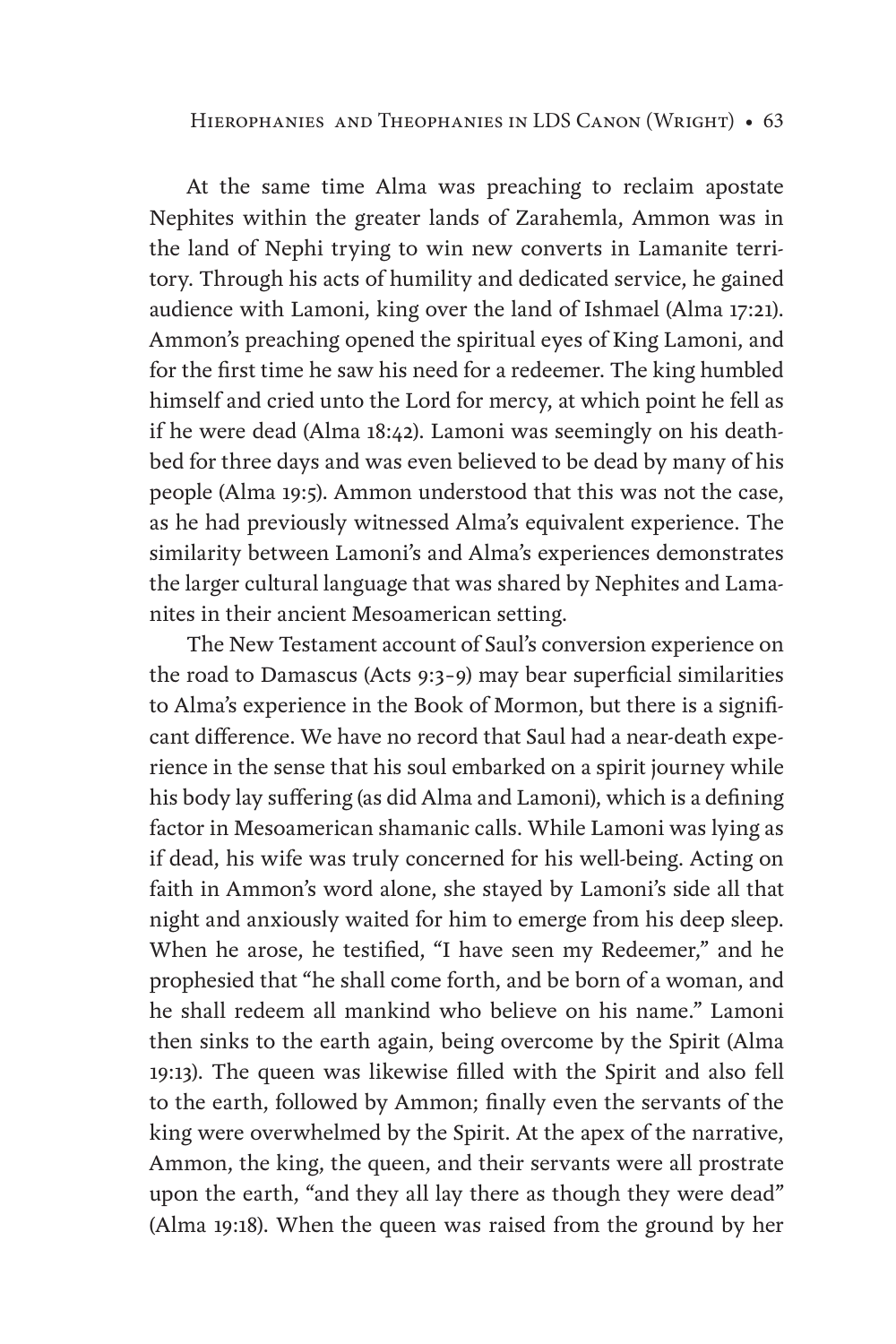faithful handmaid Abish, she testified that she had interacted with the Lord by proclaiming, "O blessed Jesus, who has saved me from an awful hell!" (Alma 19:29). Even the king's servants who had fallen united their testimony with Ammon's to declare "they had seen angels and conversed with them" (Alma 19:34). King Lamoni, his wife, Ammon, and the king's servants all "administered" unto the gathered crowd (Alma 19:33), which action carries connotations of healing. While their bodies had lain motionless, their spirits were busy interacting with the Lord and increasing in culturally recognized spiritual potency.

Ammon appears to have fallen to the earth more than any other individual in the Book of Mormon. His initial conversion experience occurred when the angel rebuked him and his brothers along with Alma (Mosiah 27:12). As discussed above, he fell to the earth again when King Lamoni and his wife were converted (Alma 19:14) and once more when he was overcome with joy as he and his brothers chanced upon Alma in the wilderness (Alma 27:17). In his Mesoamerican context, Ammon's experiences—rather than being viewed as a sign of physical weakness or perhaps a case of spiritual hypersensitivity—would actually have imbued him with more spiritual potency as a holy man. Among the modern Tzotzil Maya of Chamula, for example, "the ability to cure illnesses of increasing severity is dependent upon the number of times the shaman has lost consciousness in a trance."<sup>25</sup>

# **Conclusion**

The hierophanies recorded in LDS canon directly reflect the unique cultural background of the individuals who witnessed them. By examining the cultural context in which such manifestations occur, modern readers can obtain a greater understanding of the revelatory process recounted in these texts. This study has briefly examined the cultural context behind a few divine manifestations, primarily from the Old Testament and the Book of Mormon,

<sup>25.</sup> Lipp, "Guatemalan Shamans," 104.